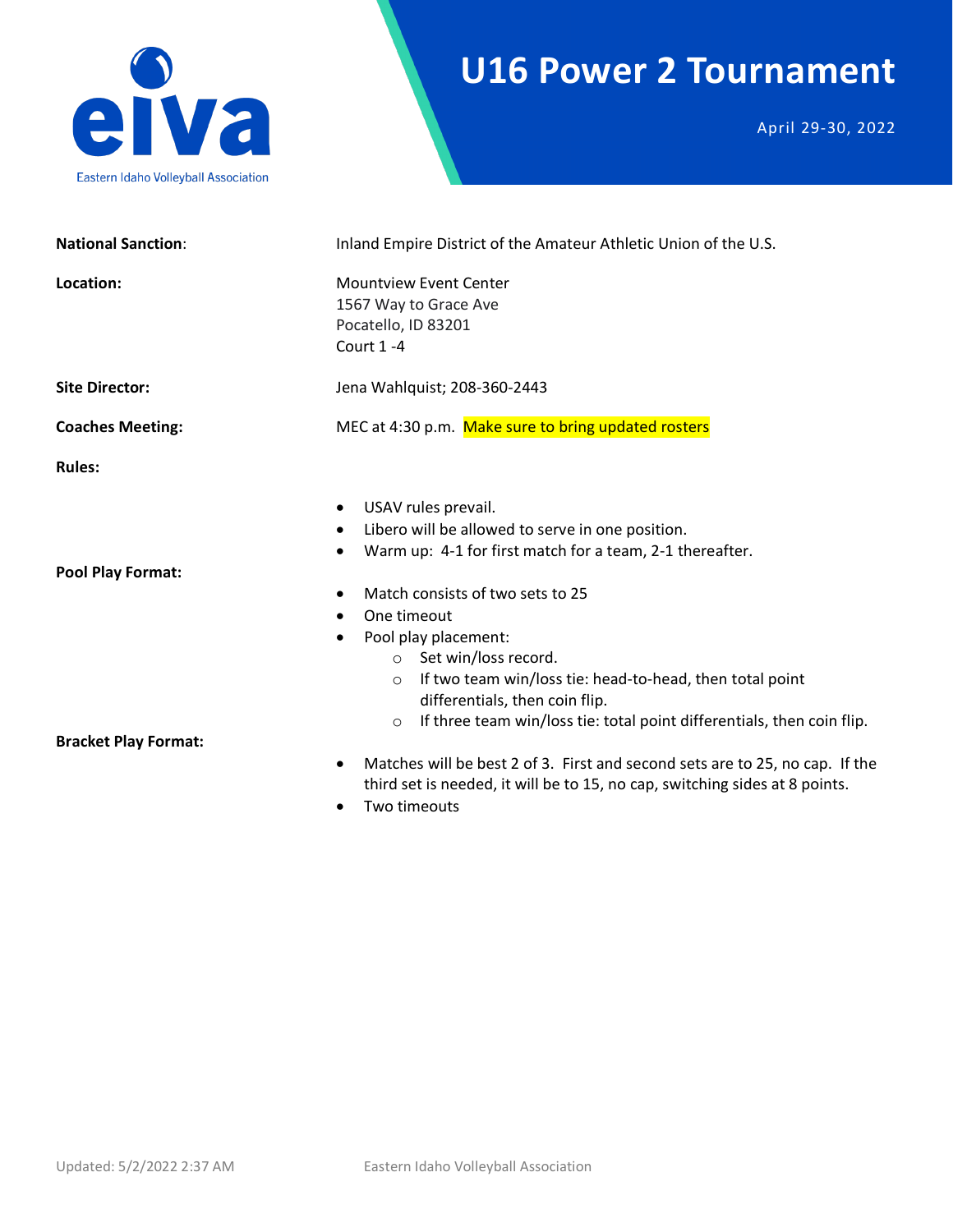# **Pools, Friday 5 PM**

| Pool A (Court 1)<br>MEC Court 1 | Pool B (Court 2)<br>MEC Court 2 | Pool C (Court 3)<br>MEC Court 3 |
|---------------------------------|---------------------------------|---------------------------------|
| <b>ID Peak 16 Matt</b>          | <b>Bonneville 16 Chantal</b>    | <b>Waves VB Idaho 16</b>        |
| <b>EIVC 16 Kennedy-Jamie</b>    | <b>IMUA Sam</b>                 | <b>IMUA Konae</b>               |
| <b>SRVBC Mathews</b>            | <b>PVA U16 Gold</b>             | <b>AFVBC 15/16 Bri</b>          |
| <b>Pocatello Elite 16</b>       | Grizz 16 Bryn                   | <b>Butte 16 White</b>           |
| Pool D (Court 4)<br>MEC Court 4 |                                 |                                 |
| <b>Bonneville 16 Maely</b>      |                                 |                                 |
| ID Peak 16 Lyndzi               |                                 |                                 |
| <b>IMUA Jessie</b>              |                                 |                                 |
| <b>Black Aces</b>               |                                 |                                 |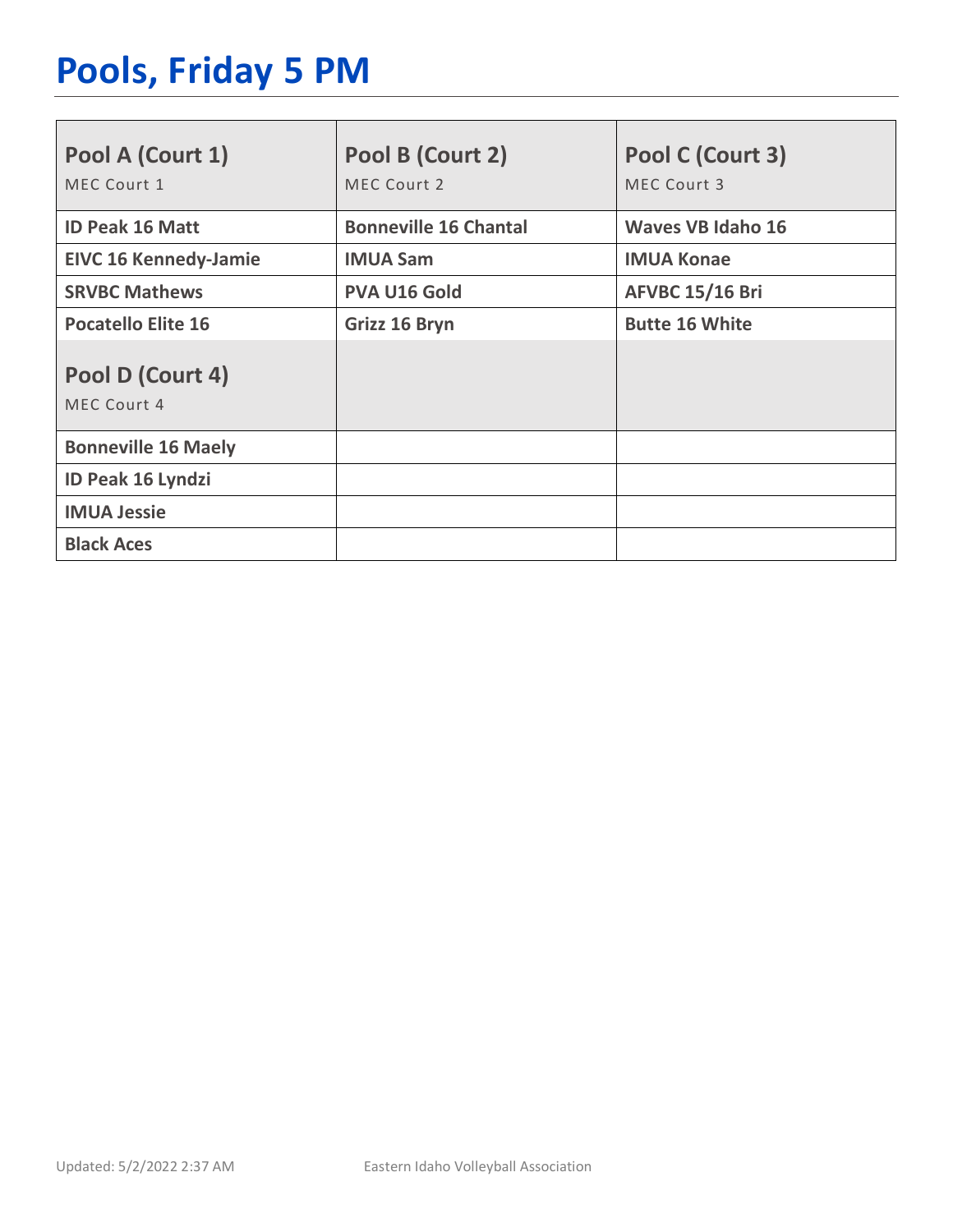# **Pool Play, 4 Teams**

*Matches consist of two sets to 25, no cap.*

*Pool place is determined by win/loss record. In the event a two-team tiebreaker is needed, use head-to-head result, then total point differentials, then a coin flip. In the event a three-team tiebreaker is needed, use total point differentials, then a coin flip.*

*Point differential is the point difference in a set score between two teams. For example, if team 1 wins a set over team 3 by a score of 25-20, record +5 for team 1 and -5 for team 3. At the end of pool play, sum the point differentials for each team to get a total point differential amount.* 

|        | <b>Team Name</b> | <b>Wins</b> | <b>Losses</b> | <b>Point Differentials</b> | <b>Total</b> | <b>Place</b> |
|--------|------------------|-------------|---------------|----------------------------|--------------|--------------|
| Team 1 |                  |             |               |                            |              |              |
| Team 2 |                  |             |               |                            |              |              |
| Team 3 |                  |             |               |                            |              |              |
| Team 4 |                  |             |               |                            |              |              |

|                                        | Match $2 \times 4(1)$ Scores:              |
|----------------------------------------|--------------------------------------------|
|                                        |                                            |
|                                        | Match $4 \quad 2 \text{ vs } 3(1)$ Scores: |
| Match 5 $3$ vs 4 (2) Scores:           |                                            |
| Match $6 \t1 \text{ vs } 2(4)$ Scores: |                                            |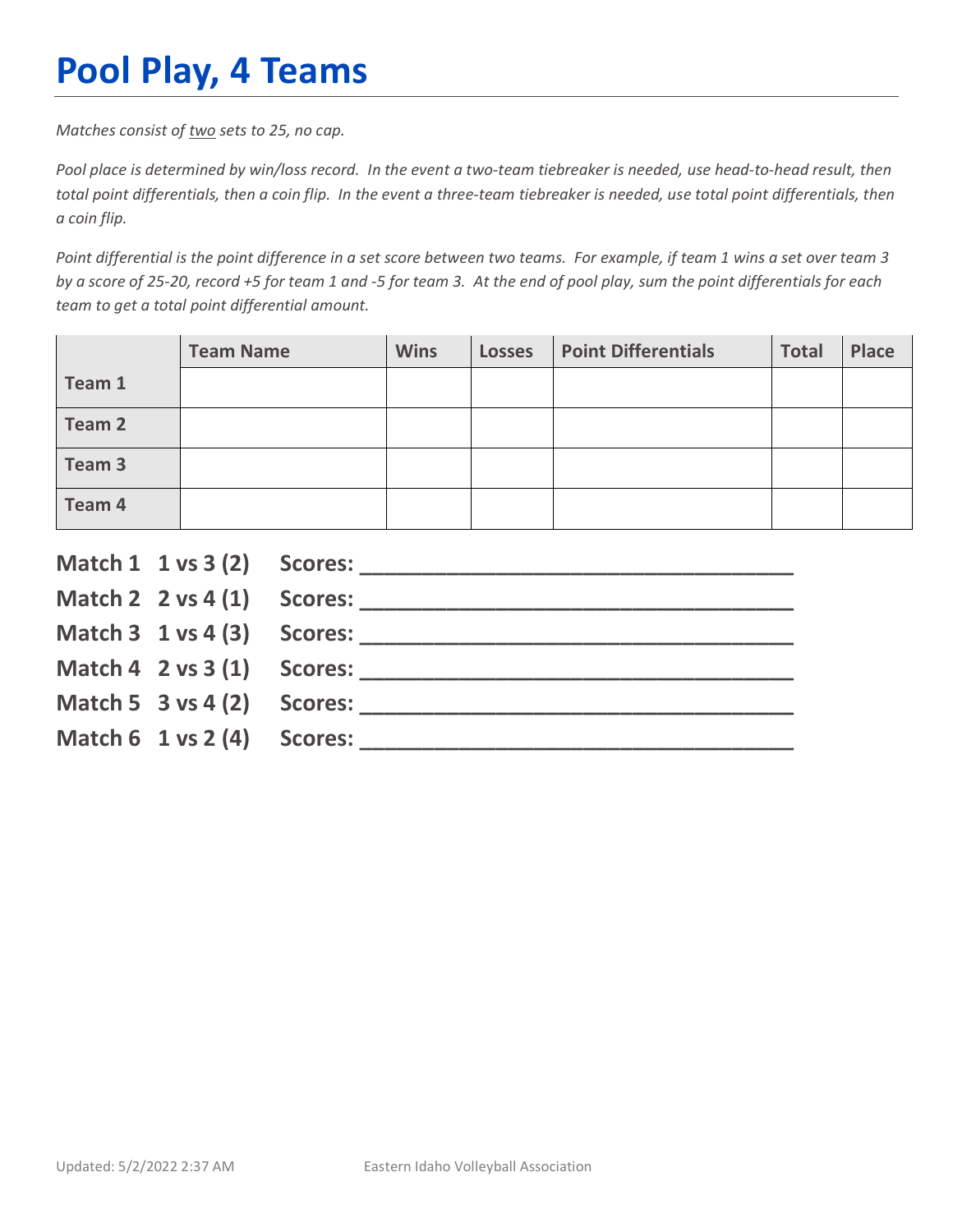# **Pool Play, 3 Teams**

*Matches consist of three sets to 25, no cap.*

*Pool place is determined by win/loss record. In the event a two-team tiebreaker is needed, use head-to-head result, then total point differentials, then a coin flip. In the event a three-team tiebreaker is needed, use total point differentials, then a coin flip.*

*Point differential is the point difference in a set score between two teams. For example, if team 1 wins a set over team 3 by a score of 25-20, record +5 for team 1 and -5 for team 3. At the end of pool play, sum the point differentials for each team to get a total point differential amount.* 

|        | <b>Team Name</b> | <b>Wins</b> | <b>Losses</b> | <b>Point Differentials</b> | <b>Total</b> | Place |
|--------|------------------|-------------|---------------|----------------------------|--------------|-------|
| Team 1 |                  |             |               |                            |              |       |
| Team 2 |                  |             |               |                            |              |       |
| Team 3 |                  |             |               |                            |              |       |

| Match 1 1 vs 3 (2) Scores:               |                               |
|------------------------------------------|-------------------------------|
|                                          | Match $2 \times 3(1)$ Scores: |
| Match $3 \t1 \text{ vs } 2 \t3)$ Scores: |                               |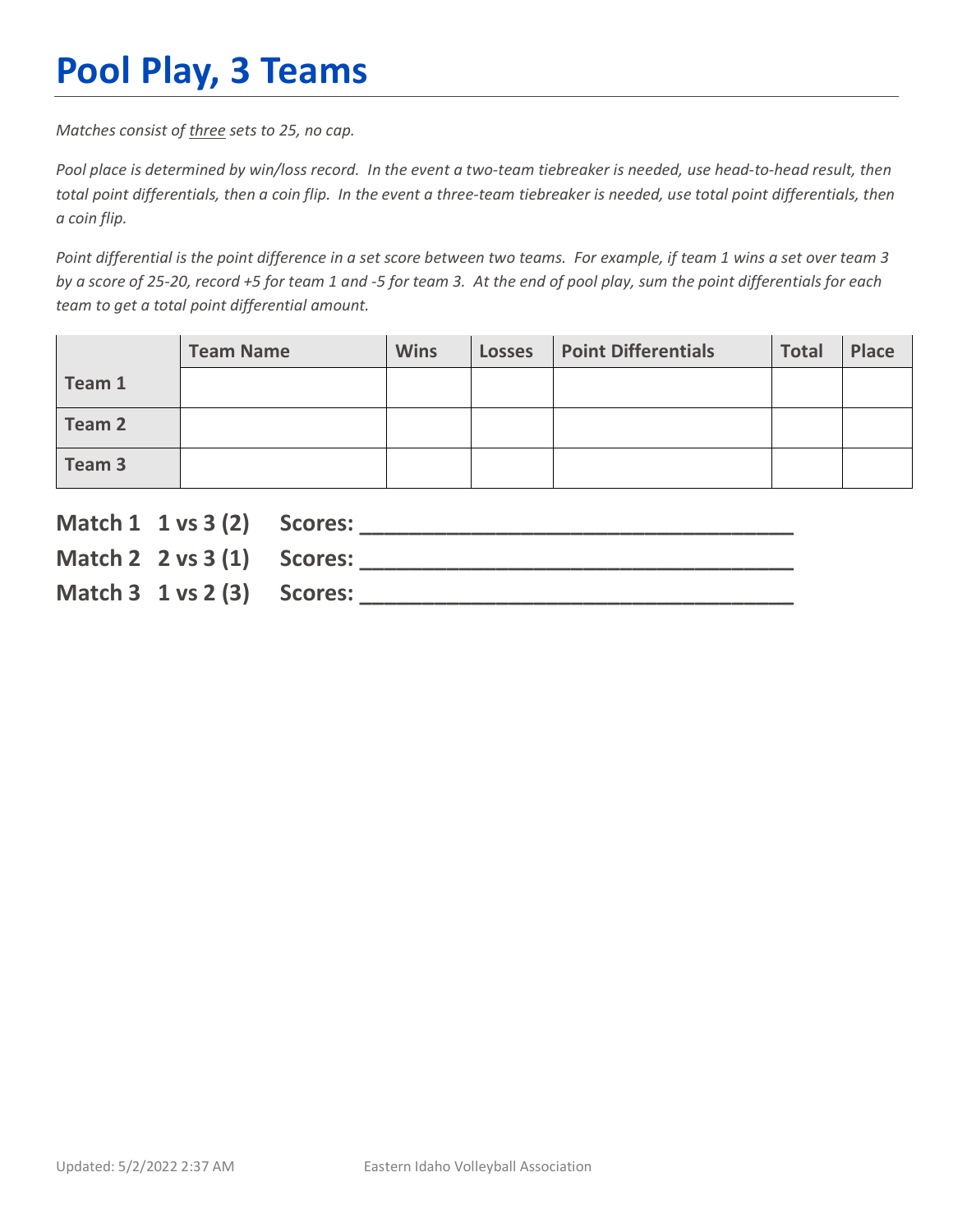# **Round 2 Pool Seeding**

*Teams are seeded by their pool place and number of pool play wins. When a tiebreaker is needed, use total point differentials, then a coin flip.* 

#### Pool A Teams

| Pool A   Team Name | <b>Wins</b> | <b>Total Point Diff</b> |  |
|--------------------|-------------|-------------------------|--|
|                    |             |                         |  |
|                    |             |                         |  |
|                    |             |                         |  |
|                    |             |                         |  |

#### **Pool B Teams**

| Pool B   Team Name | <b>Wins</b> | <b>Total Point Diff</b> |  |
|--------------------|-------------|-------------------------|--|
|                    |             |                         |  |
|                    |             |                         |  |
|                    |             |                         |  |
|                    |             |                         |  |

#### **Pool C Teams**

| Pool C   Team Name | <b>Wins</b> | <b>Total Point Diff</b> |  |
|--------------------|-------------|-------------------------|--|
|                    |             |                         |  |
|                    |             |                         |  |
|                    |             |                         |  |
|                    |             |                         |  |

#### **Pool D Teams**

| Pool D   Team Name | <b>Wins</b> | <b>Total Point Diff</b> |  |
|--------------------|-------------|-------------------------|--|
|                    |             |                         |  |
|                    |             |                         |  |
|                    |             |                         |  |
|                    |             |                         |  |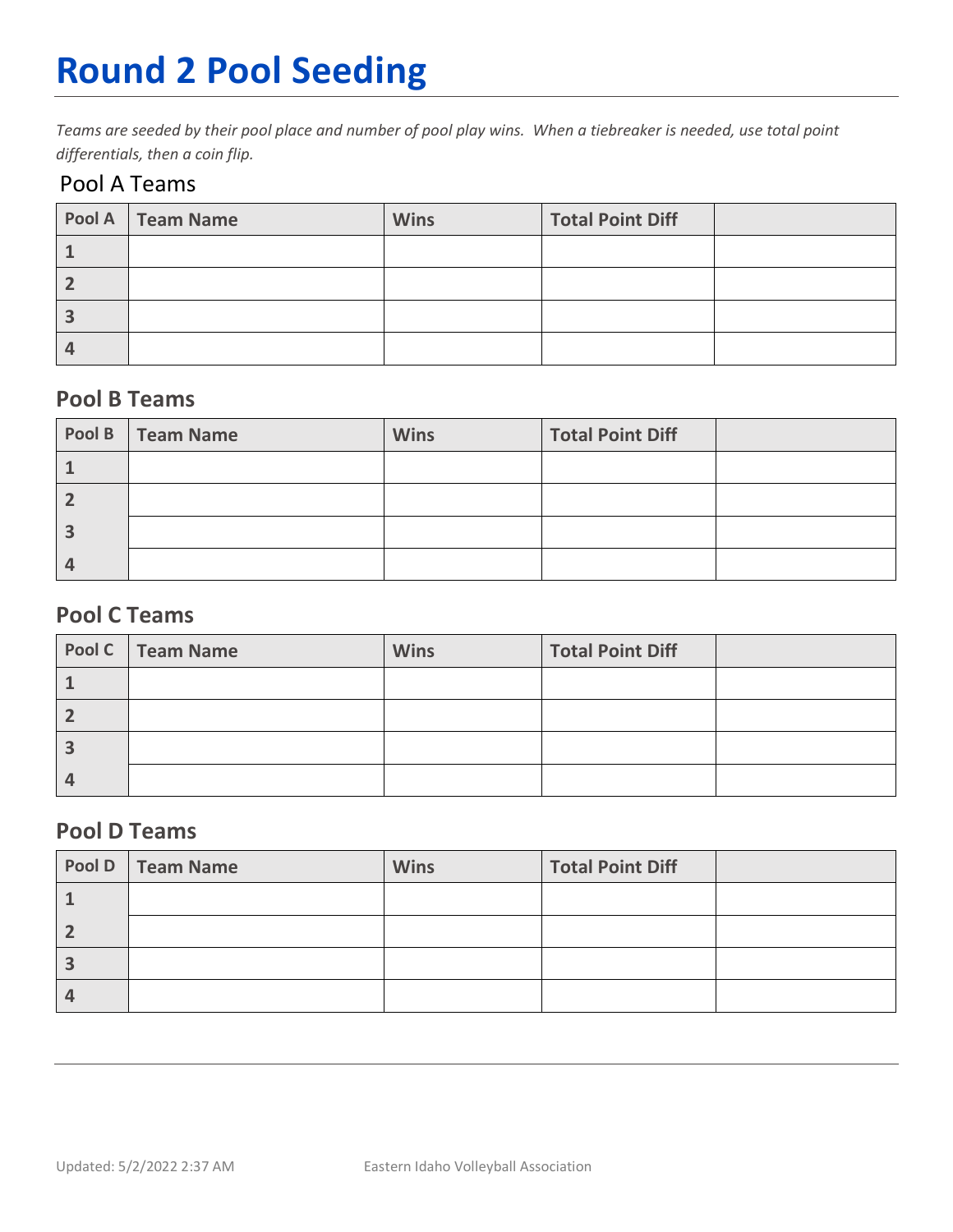# **Round 2 Pools, Saturday 8 AM**

| Pool AA (Court 1)<br>MEC Court 1 |                              | Pool BB (Court 2)<br>MEC Court 2 |                          | Pool CC (Court 3)<br>MEC Court 3 |                        |
|----------------------------------|------------------------------|----------------------------------|--------------------------|----------------------------------|------------------------|
| A1                               | <b>ID Peak 16 Matt</b>       | A2                               | <b>EIVC 16 Ken/Jamie</b> | A3                               | <b>SRVBC Mathew</b>    |
| <b>B1</b>                        | <b>Bonneville 16 Chantal</b> | <b>B2</b>                        | <b>IMUA Sam</b>          | <b>B3</b>                        | <b>PVA 16 Gold</b>     |
| C1                               | <b>Waves VB ID 16</b>        | C <sub>2</sub>                   | <b>IMUA Konae</b>        | C <sub>3</sub>                   | <b>AFVBC 15/16 Bri</b> |
| <b>D1</b>                        | <b>Bonneville 16 Maely</b>   | D <sub>2</sub>                   | <b>ID Peak 16 Lyndzi</b> | D <sub>3</sub>                   | <b>Black Aces</b>      |
| Pool DD (Court 4)<br>MEC Court 4 |                              |                                  |                          |                                  |                        |
| A <sub>4</sub>                   | <b>Pocatello Elite 16</b>    |                                  |                          |                                  |                        |
| <b>B4</b>                        | Grizz 16 Bryn                |                                  |                          |                                  |                        |
| C <sub>4</sub>                   | <b>Butte 16 White</b>        |                                  |                          |                                  |                        |
| D <sub>4</sub>                   | <b>IMUA Jessie</b>           |                                  |                          |                                  |                        |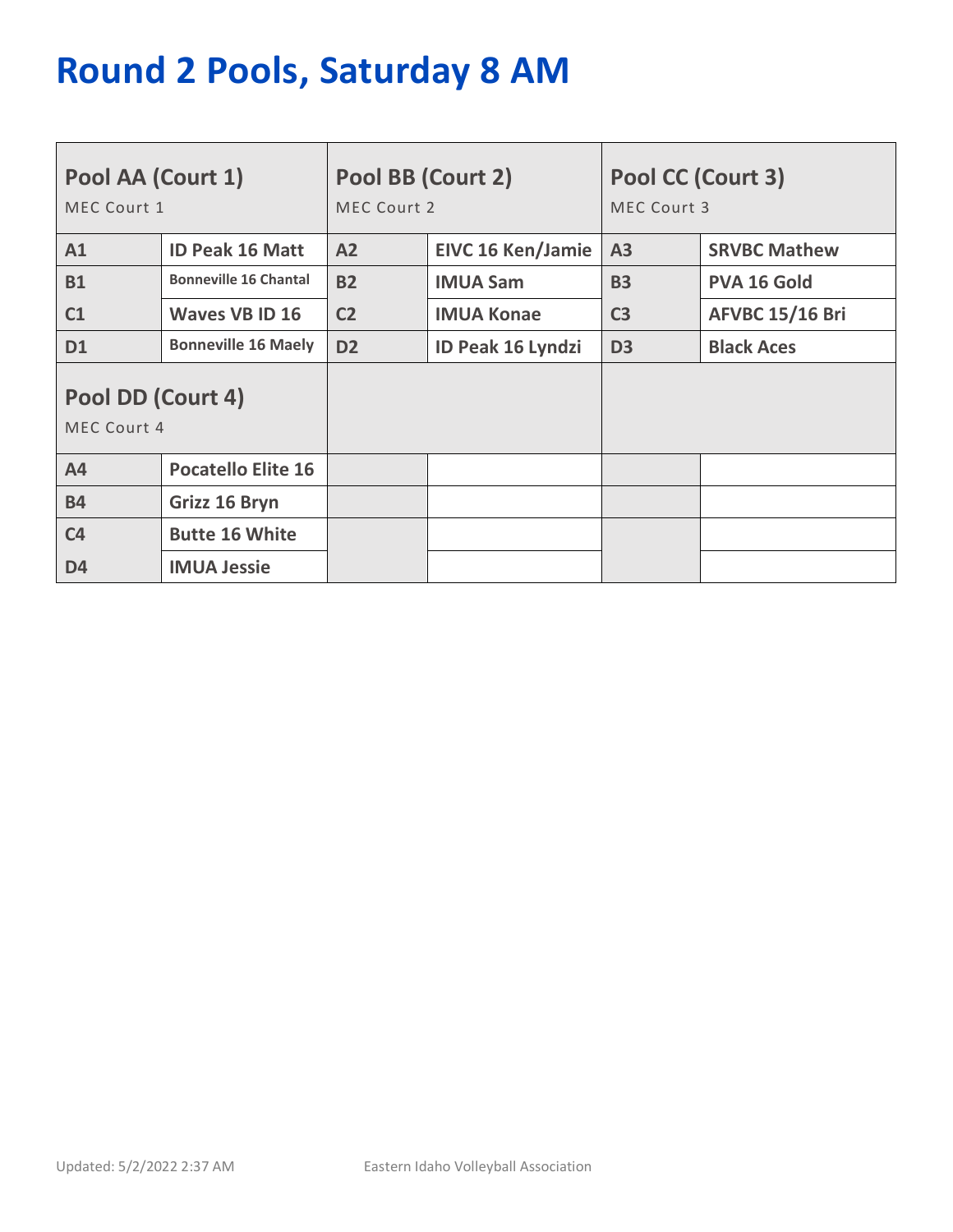# **Bracket Seeding**

*Teams are seeded by their pool place and number of pool play wins. When a tiebreaker is needed, use total point differentials, then a coin flip*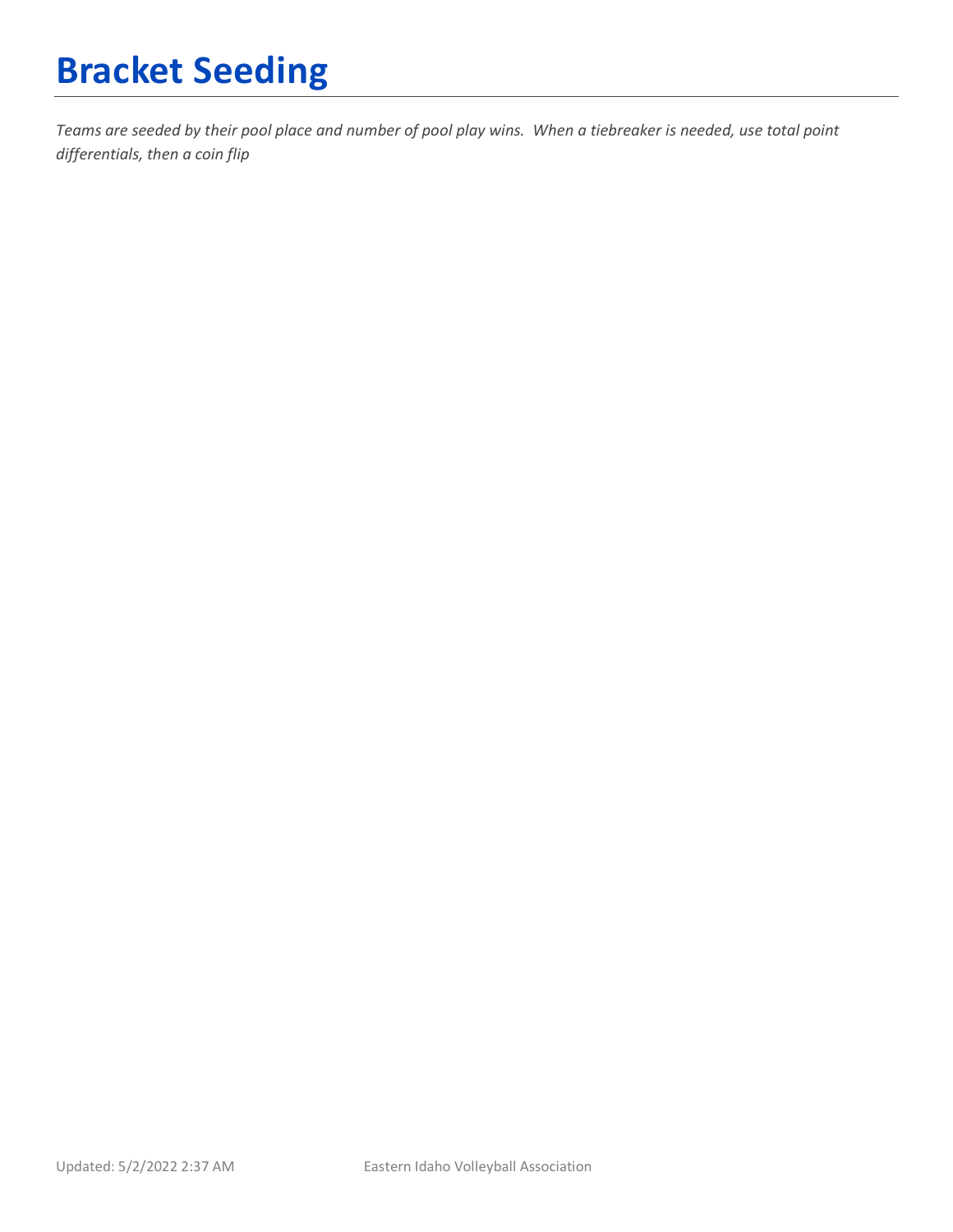### **1st Place Teams**

| Pool<br>AA | <b>Team Name</b> | <b>Wins</b> | <b>Total Point Diff</b> | Seeding (1-4) |
|------------|------------------|-------------|-------------------------|---------------|
|            |                  |             |                         |               |
|            |                  |             |                         |               |
|            |                  |             |                         |               |
|            |                  |             |                         |               |

### **2nd Place Teams**

| Pool<br><b>BB</b> | <b>Team Name</b> | <b>Wins</b> | <b>Total Point Diff</b> | Seeding (5-8) |
|-------------------|------------------|-------------|-------------------------|---------------|
|                   |                  |             |                         |               |
|                   |                  |             |                         |               |
|                   |                  |             |                         |               |
|                   |                  |             |                         |               |

### **3rd Place Teams**

| Pool<br>cc | <b>Team Name</b> | <b>Wins</b> | <b>Total Point Diff</b> | Seeding (9-12) |
|------------|------------------|-------------|-------------------------|----------------|
|            |                  |             |                         |                |
|            |                  |             |                         |                |
|            |                  |             |                         |                |
|            |                  |             |                         |                |

## **4th Place Teams**

| Pool<br><b>DD</b> | <b>Team Name</b> | <b>Wins</b> | <b>Total Point Diff</b> | <b>Seeding (13-16)</b> |
|-------------------|------------------|-------------|-------------------------|------------------------|
|                   |                  |             |                         |                        |
|                   |                  |             |                         |                        |
|                   |                  |             |                         |                        |
|                   |                  |             |                         |                        |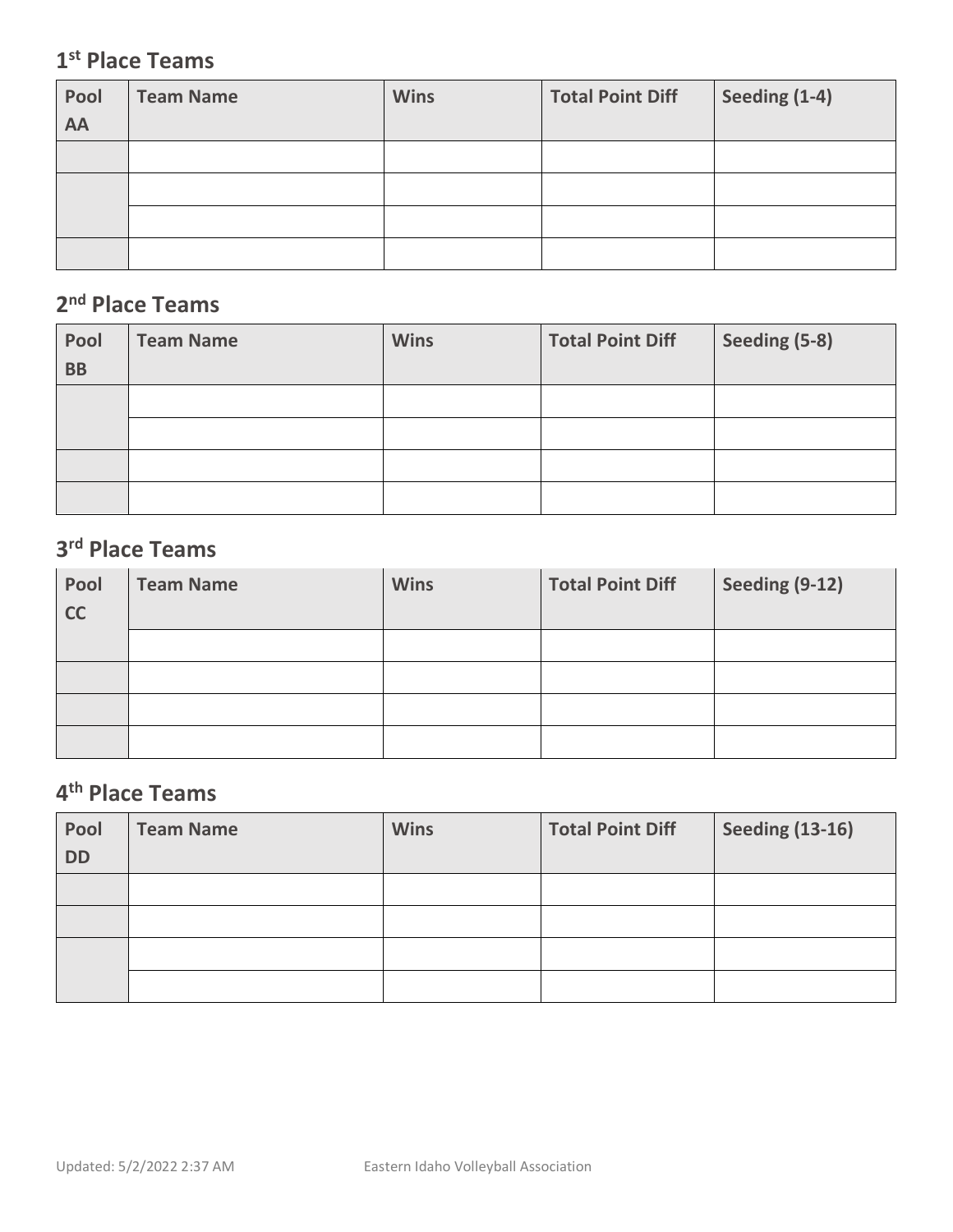### **Gold Bracket Championship**

#### **MEC Courts 1 & 2**

#### (1)Bonneville 16 Chantal

| Match 1, Ct. 1          |                     |                      |               |
|-------------------------|---------------------|----------------------|---------------|
| Ref: 5                  | Bonneville 16       |                      |               |
| $25 - 9, 25 - 7$        | Chantal             |                      |               |
| (8) IMUA Sam            |                     |                      |               |
|                         | Match 5, Ct. 1      | Bonneville 16        |               |
|                         | Ref: Loser Match 3  | Chantal              |               |
| (4) ID Peak 16 Matt     | 18-25, 25-11, 15-8  |                      |               |
| Match 3, Ct. 1          |                     |                      |               |
| Ref: Loser Match 1      | ID Peak 16 Matt     |                      |               |
| $25 - 8, 25 - 17$       |                     |                      |               |
| (5) IMUA Konae          |                     |                      |               |
|                         |                     | Match 7, Ct. 1       | Bonneville 16 |
|                         |                     | Ref: Loser Match 5/6 | Chantal       |
|                         |                     |                      |               |
| (3) Bonneville 16 Maely |                     | $25-14, 25-21$       |               |
| Match 4, Ct. 2          |                     |                      |               |
| Ref: Loser Match 2      | Bonneville 16 Maely |                      |               |
| 25-16, 25-9             |                     |                      |               |
| (6) EIVC 16 Kennedy-    |                     |                      |               |
| Jamie                   |                     |                      |               |
|                         | Match 6, Ct. 2      |                      |               |
|                         | Ref: Loser Match 4  | Bonneville 16 Maely  |               |
| (2) Waves VB Idaho 16   | 25-21, 25-16        |                      |               |
| Match 2, Ct. 2          |                     |                      |               |
| Ref: 6                  | Waves VB Idaho 16   |                      |               |
| 25-19, 25-19            |                     |                      |               |